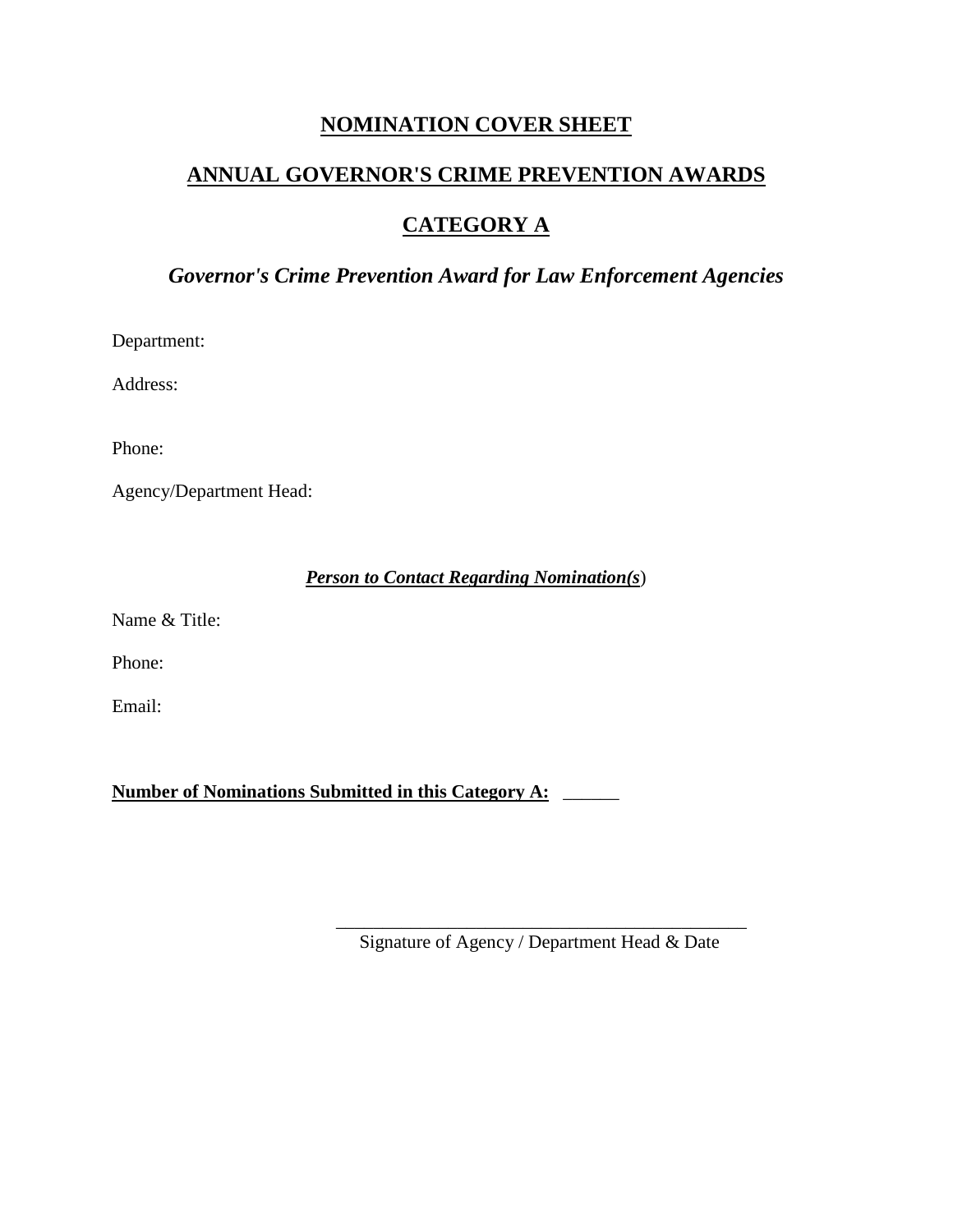#### 2021

## **CATEGORY A**

#### *GOVERNOR'S CRIME PREVENTION AWARD FOR LAW ENFORCEMENT AGENCIES*

**Purpose:** To recognize those departments who have incorporated an overall outstanding crime prevention program as an integral part of their overall Community Policing Initiative in their daily operations.

**Eligibility:** Any law enforcement agency in Maryland. There is no limit on the number of agencies that can receive this award.

NOMINATIONS UNDER THIS CATEGORY MUST BE FOR ACTIVITIES PERFORMED DURING THE PERIOD JULY 1, 2020 THROUGH JUNE 30, 2021.

**Instructions**: Complete this form in a concise manner, emphasizing key points. Include statistics or endorsements that substantiate the effectiveness of the effort. All information must be verifiable upon request.

Please keep in mind when completing this form that it is the **SOLE** basis of the award. **IF ANY NECESSARY INFORMATION IS OMITTED, THE NOMINATION WILL NOT BE CONSIDERED.** If necessary, use additional pages to complete the narrative and attach to the nomination form. Please type all information.

#### **A TOTAL OF ONE (1) HARD COPY AND ONE (1) ELECTRONIC COPY MUST BE SUBMITTED AND THE NOMINATION MUST FOLLOW THE FORMAT PROVIDED.**

I. Supply Nominee Information.

Department Name:

Department Head:

Address:

Phone:

Community served: Size in sq. miles: Population size:

Number of sworn personnel in department: \_\_\_\_\_\_\_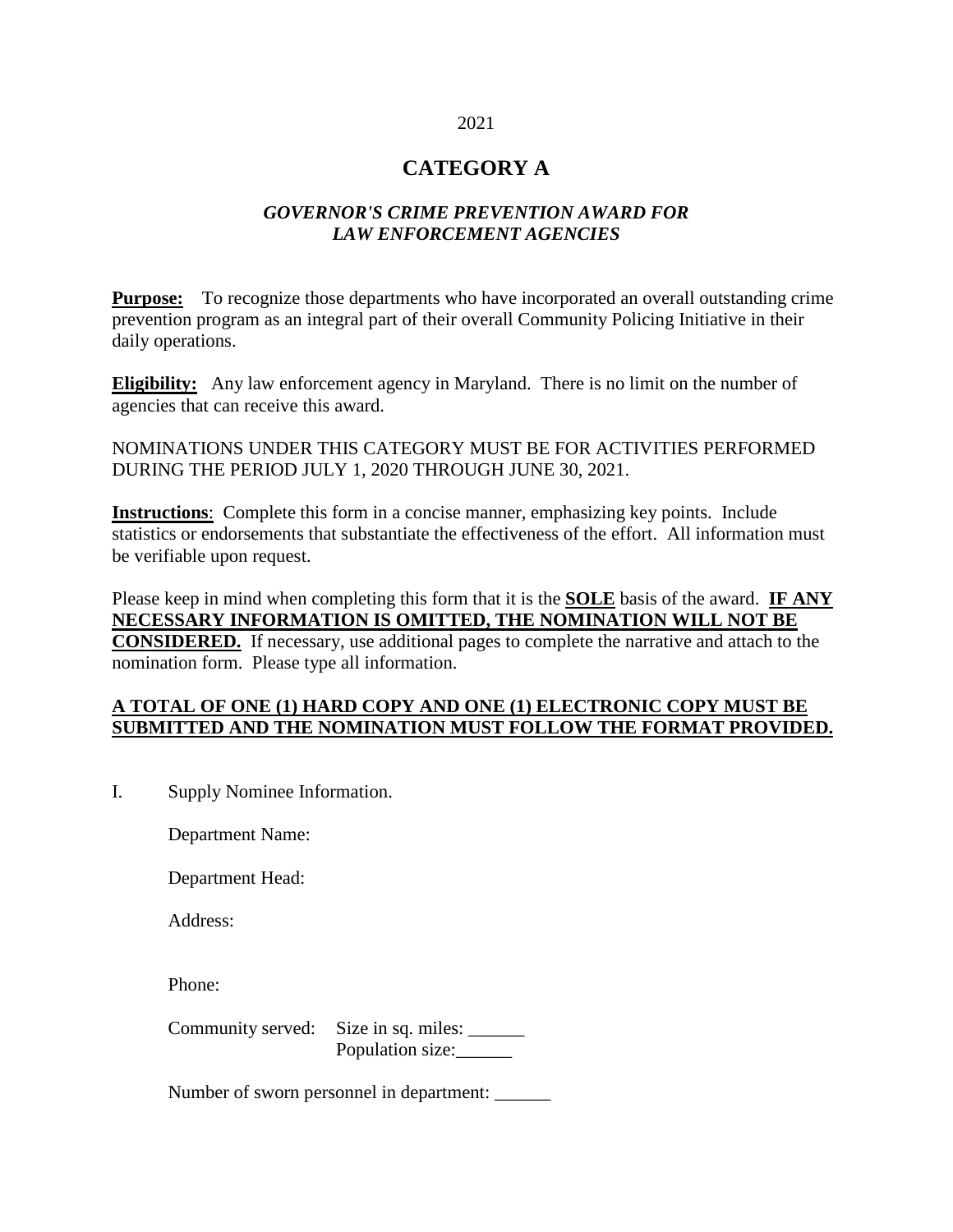Number of crime prevention personnel: Full-Time \_\_\_\_\_

\_\_\_\_\_\_\_\_

Part-Time

If your department does not have a full-time crime prevention officer, please describe how crime prevention is coordinated within your agency:

Is your department a past recipient of a Category A award? \_\_\_\_\_\_\_ If yes, please indicate in which year(s) your department has won:

- II. Supply information on how your department fulfilled each of the following six criteria. NOTE: If you do not participate in any one or more of the six criteria, please refer to the Substitute Program Information sheet for consideration of different programs.
	- 1. Participation in programs identified by the Maryland Community Policing Institute. (NOTE: This list may be expanded from year to year as the Institute's programs expand.)

*Personal Security Program* - must include at a minimum personal protection, rape and sexual assault, crimes against the elderly (fraud and cons), crimes against children, and drug abuse prevention programs.

a. Personal Protection such as: motor vehicle safety and theft, prevention of purse snatching, street robbery, cell phone theft, cyber security, homeland security and assault

Number of presentations during July 1, 2020 through June 30, 2021

Number of people attending presentations

Provide a description of the overall Personal Protection program during the period July 1, 2020 through June 30, 2021:

#### b. Rape, Sexual Assault, and Human Trafficking

Number of presentations during July 1, 2020 through June 30, 2021

\_\_\_\_\_\_\_\_ Number of people attending presentations \_\_\_\_\_\_\_\_

Provide a description of the overall program during the period July 1, 2020 through June 30, 2021: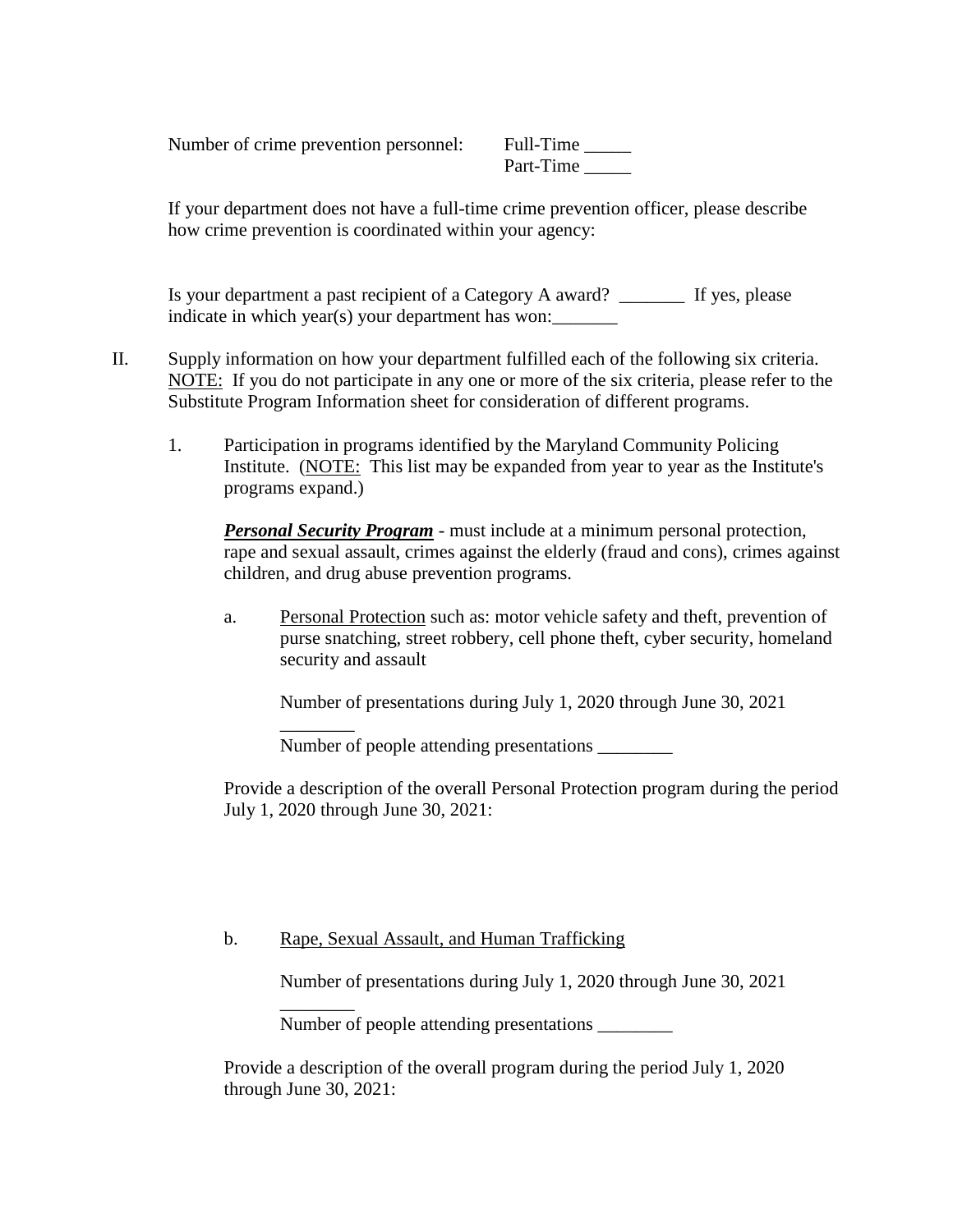#### c. Elderly Crime Prevention Programs

\_\_\_\_\_\_\_\_

\_\_\_\_\_\_\_\_

\_\_\_\_\_\_\_\_

Number of presentations during July 1, 2020 through June 30, 2021

Number of people attending presentations \_\_\_\_\_\_\_\_

Provide a description of the overall program during the period July 1, 2020 through June 30, 2021:

#### d. Youth Crime Prevention Programs

Number of presentations during July 1, 2020 through June 30, 2021

Number of people attending presentations \_\_\_\_\_\_\_\_

Provide a description of the overall program during the period July 1, 2020 through June 30, 2021:

#### e. Drug Abuse Prevention Programs

Number of presentations during July 1, 2020 through June 30, 2021

Number of people attending presentations \_\_\_\_\_\_\_\_\_

Provide a description of the overall program during the period July 1, 2020 through June 30, 2021:

*Residential Security Program* - Must include at a minimum Operation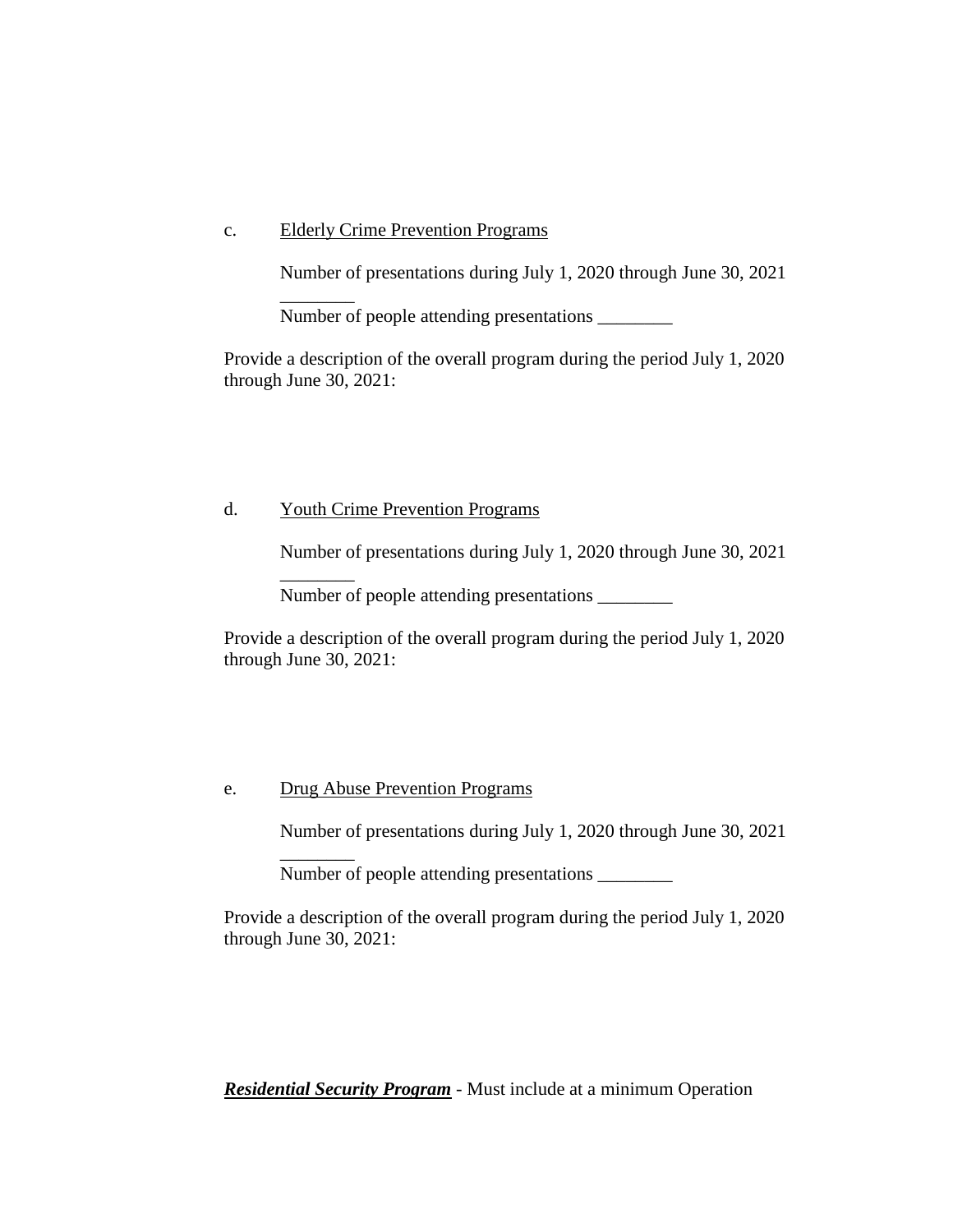Identification, Neighborhood Watch and/or Citizens on Patrol, and Security Surveys (surveys may be a locally used format).

- 1) Number of residential presentations during July 1, 2020 through June 30, 2021 \_\_\_\_\_\_\_\_
- 2) Number of people attending presentations \_\_\_\_\_\_\_\_\_\_
- 3) Number of people enrolled in Operation ID \_\_\_\_\_\_\_\_\_
- 4) Number of people enrolled in Neighborhood Watch \_\_\_\_\_\_\_
- 5) Number of residents having security surveys done \_\_\_\_\_\_

Provide a description of how you implement your Residential Security Program:

*Commercial Security Program* (may include schools) - Must include at a minimum commercial security surveys (may use a local format), and employee/employer commercial security training, such as Risk Management, Employee Theft, Employee Safety.

- 1) Number of commercial security surveys performed during July 1, 2020 through June  $30, 2021$
- 2) Number of commercial security presentations during July 1, 2020 through June 30, 2021 \_\_\_\_\_\_\_\_
- 3) Number of people attending presentations

Describe how you implement your Commercial Security Program:

- 2. Involvement of patrol officers (officers not assigned to full-time crime prevention duties) in residential/commercial security surveys and referrals.
	- a. Describe how your department involves these officers in promoting, performing, and referring security surveys, specifying the number of officers involved.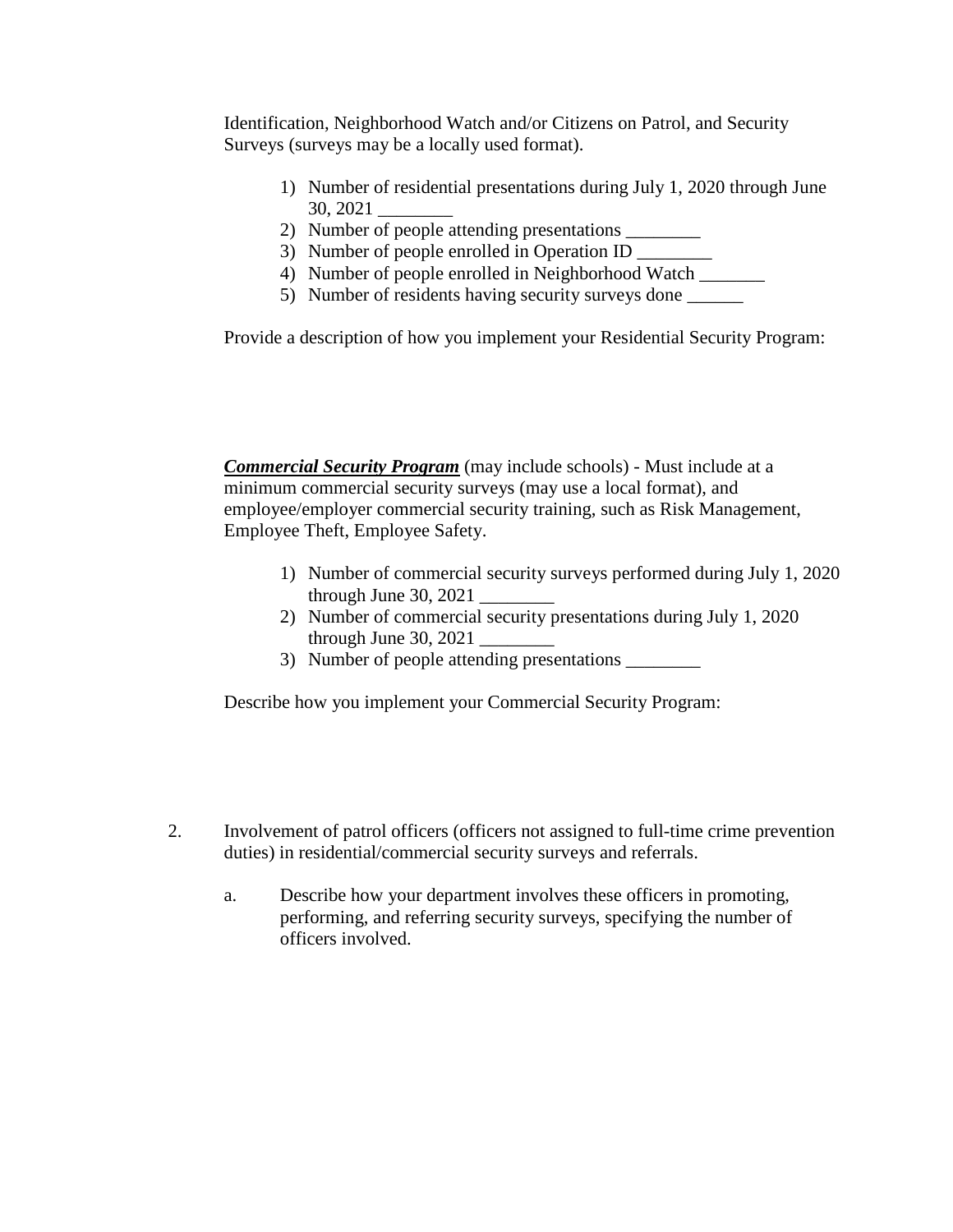- 3. Crime Prevention Training
	- a. What is your department's provision for recruit and/or in-service, and/or specialized training (such as National Crime Prevention Institute, National Crime Prevention Council, Maryland Crime Prevention Association, Maryland Community Policing Institute, local/regional crime prevention schools, etc.)?
	- b. Did your department provide crime prevention training this year? Yes \_\_\_\_\_ No \_\_\_\_\_

If yes, please describe. If not, why not?

c. Did any of your officers receive crime prevention training this year? Yes No

If yes, please describe. If not, why not?

- 4. Crime Prevention Public Information/Media Activities
	- a. Describe your crime prevention public information program. Give specific examples (e.g., name(s) of newspapers publicizing events, TV/radio talk shows, and social media involved, etc.) that occurred during the time period of July 1, 2020 through June 30, 2021.
- 5. Officer and Citizen Recognition Program for Crime Prevention Activity.
	- a. Describe how officers and citizens are recognized **by your department**. List one or more **specific** examples of such recognition (formal or informal) during the period of July 1, 2020 through June 30, 2021. Include dates for each recognition listed. **PLEASE NOTE: DEPARTMENTAL RECOGNITION MUST BE CITED; OTHERWISE, THE NOMINATION WILL BE DISQUALIFIED.**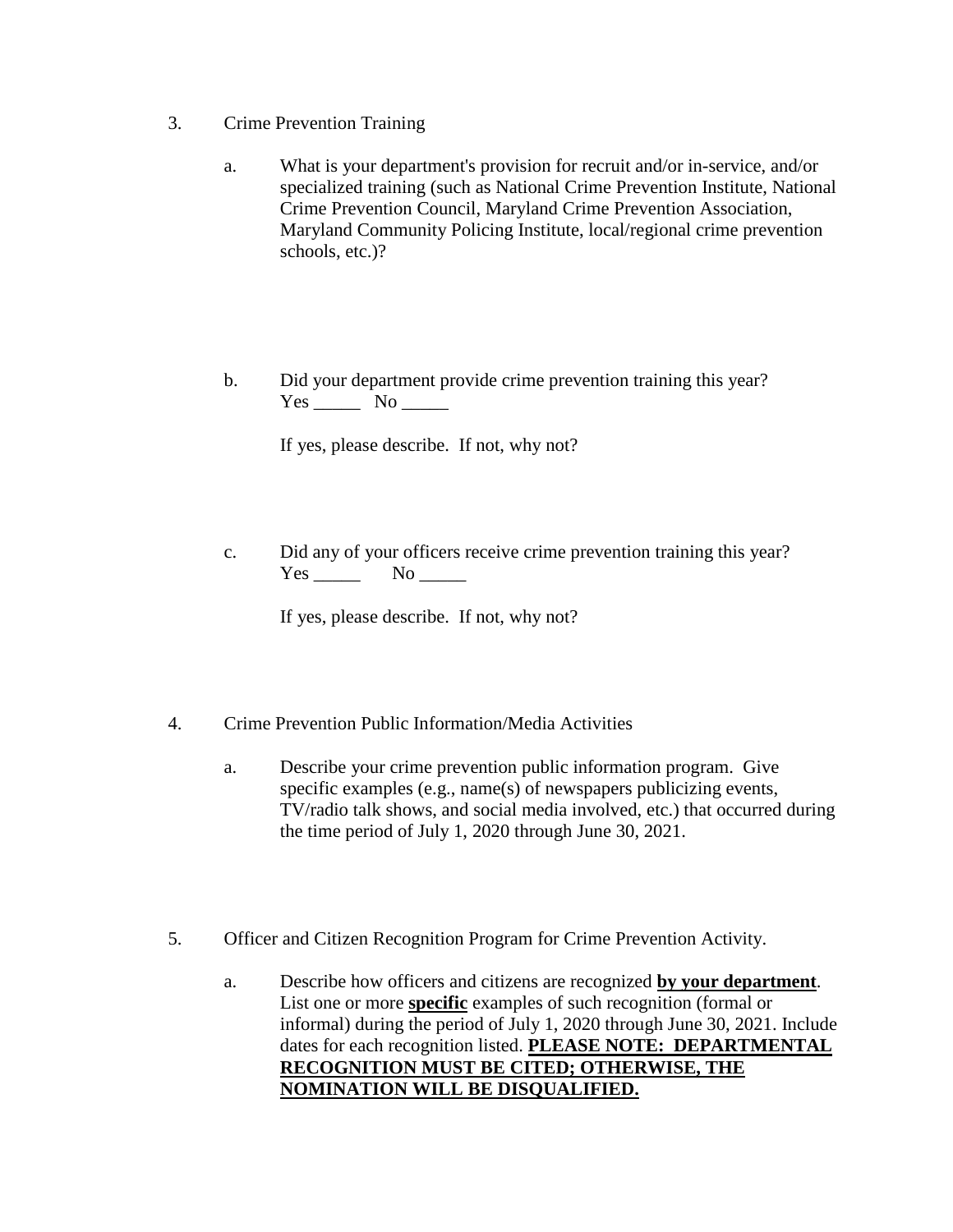- 6. Support of the National Crime Prevention "McGruff" Campaign
	- a. Describe how your department meets this requirement (e.g., use of McGruff character in departmental crime prevention literature, distribution of national McGruff literature, use of McGruff costume, etc.). Cite specific examples of use of McGruff at schools, community events, etc. and provide estimated numbers of people attending during the period of July 1, 2020 through June 30, 2021.